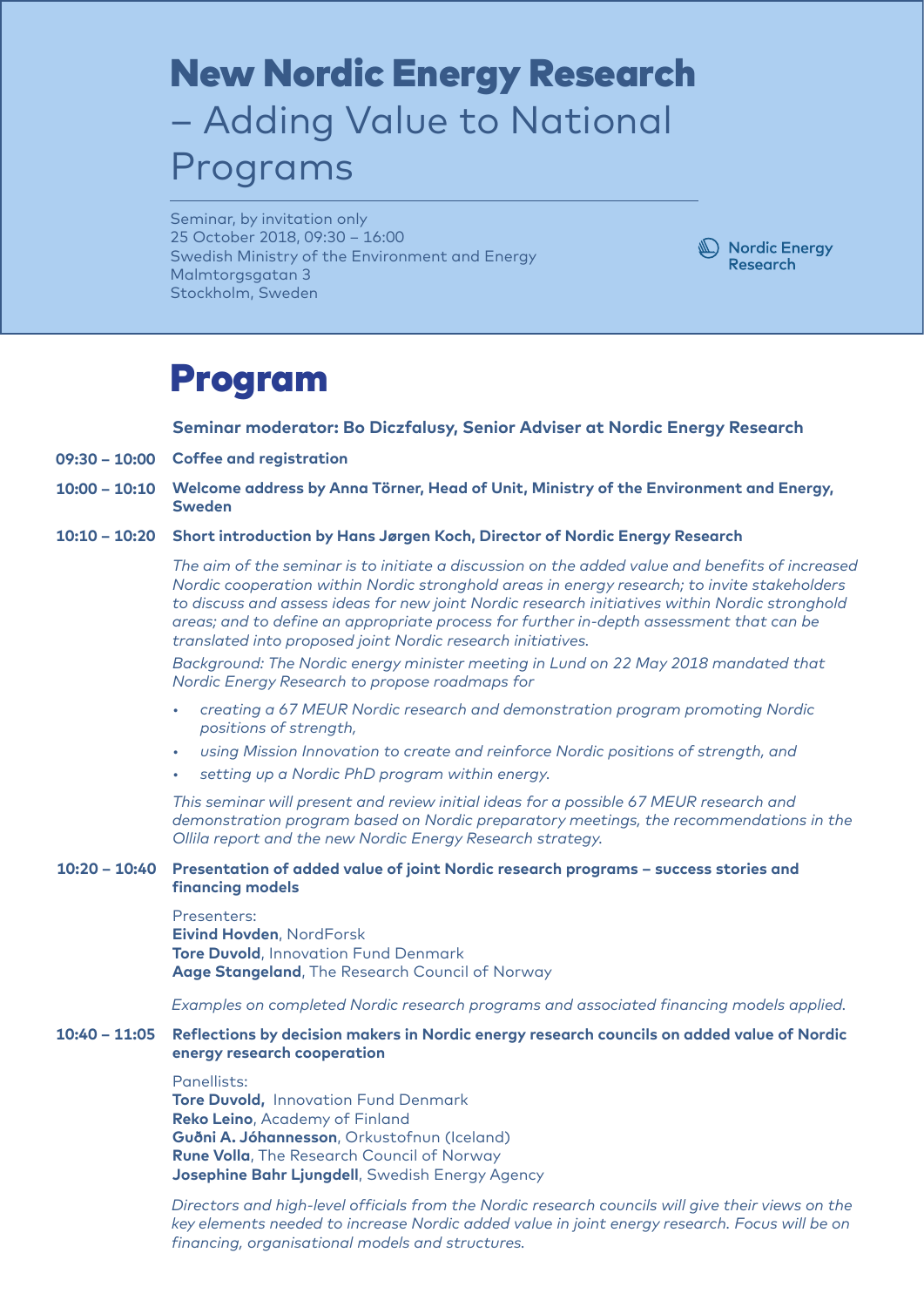#### **11:05 – 12:00 Initial ideas for joint energy research initiatives – Presentations by national research councils**

Presenters:

**Saila Seppo**, Academy of Finland & **Ilkka Homanen**, Business Finland **Niels Langvad**, Innovation Fund Denmark **Ane Torvanger Brunvoll**, Research Council of Norway **Guðni A. Jóhannesson**, Orkustofnun **Josephine Bahr Ljugdell**, Swedish Energy Agency

*Initial thematic research program ideas will be presented by representatives from Nordic countries. Presentations will be short and stimulate group discussions following the lunch break.*

#### **12:00 – 12:30 Reflections on the ideas offered by energy research experts**

Panellists:

**Lene Mostue**, Energi21 **Guðni A. Jóhannesson**, Orkustofnun **Tomas Kåberger**, Chalmers University of Technology **Tuula Mäkinen**, Technical Research Centre of Finland **Jacob Østergaard**, Technical University of Denmark **Tejs Vegge**, Technical University of Denmark

*This panel will reflect upon pros and cons of different financing and organisational models that have been presented. They will also comment on the initial thematic ideas on research initiatives and give their views on what areas that might benefit the most of Nordic collaboration.*

### **12:30 – 13:15 Lunch**

#### **13:15 – 14:30 Group discussions of initial ideas involving stakeholders from all the Nordic countries, supported by the high-level energy research experts**

*The seminar participants will be subdivided into groups focusing on the heading of the seminar, i.e. how to achieve added value to national energy research programs through new joint Nordic energy research. Discussions will cover both financial and organisational perspectives and thematic initial ideas of Nordic research. Questions for the group discussions:*

- *• What are the preferred financing and organisational models?*
- *• Are the presented thematic ideas the most suitable areas for joint Nordic energy research collaboration? Are there other strong initiative candidates?*
- *• How could Nordic collaboration contribute to adding value to national programs?*

#### **14:30 – 15:00 Coffee**

#### **15:00 – 15:45 Break out group presentations from the group reviews**

*Conclusions and recommendations will be presented by the respective groups.*

#### **15:45 – 16:00 Conclusions and closing remarks by Hans Jørgen Koch**

*To the extent that the seminar identifies areas with a potential for enhanced Nordic collaboration, a proposal on continued work towards detailing initiatives will be given.* 

*The main recommendations of this seminar will be summarized and presented in a report at the Nordic Energy Ministerial meeting in June 2019.*

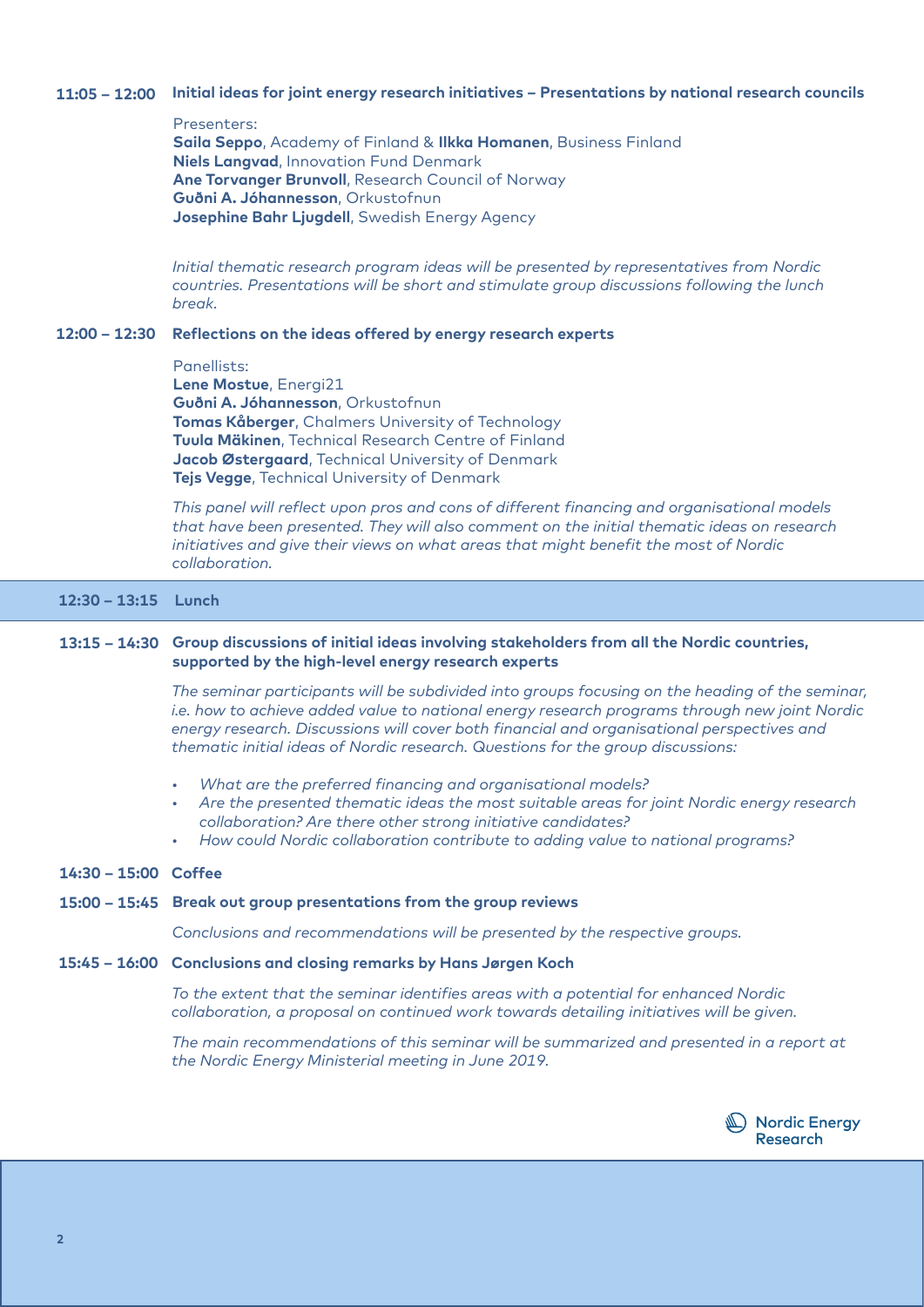## Speaker profiles



**Bo Diczfalusy** is senior adviser at Nordic Energy Research (NER). Prior to joining NER he was Director of the Directorate of Sustainable Energy Policy and Technology at the International Energy Agency (IEA). He has served as Director-General for Energy and Head of the Energy Division of the Swedish Ministry of Enterprise, Energy and Communications, and was the Swedish representative to the IEA Governing Board from 2003 to 2009.



**Anna Törner** is Head of Unit Sustainable & Innovative Energy Systems, in the Ministry of the Environment and Energy, Sweden. She holds two Masters Degrees focused on Environmental studies from the International Institute for Industrial Environmental Economics (IIIEE) and International Economics from Lund University.



**Hans Jørgen Koch** is the head of Nordic Energy Research. In the periods 1982– 1994 and 2002–2014, Mr. Koch worked in the ministries responsible for energy issues in Denmark. He was director general, deputy permanent secretary of state, and several times acting minister. In 1994–2002, Mr. Koch was director on energy efficiency, renewable energy and research, development and deployment in the IEA.



**Eivind Hovden** is Organisation Manager at NordForsk. He holds a PhD from London School of Economics and Political Science and before joining NordForsk he was Director of the Department of Welfare and Education at the Research Council of Norway.



**Dr. Aage Stangeland** is a Speical Adviser at the Research Council of Norway. He is the Programme Coordinator for the CLIMIT programme, Norway's program for funding RD&D within CO2 Capture and Storage (CCS). His career before joining the Research Council covered both research, industry and Bellona, an environmental NGO.



**Niels Langvad** is Scientific Officer in Innovation Fund Denmark. He has a Material Science degree and an MBA from Danish Technical University. Mr. Langvad has more than 20 years' experience from industrial research and development including fuel cells and biofuels, and is an experienced manager of large international research and development projects. From 2002 to 2006 Mr. Langvad served as Investment Manager in the VC Clean Tech Fund "New Energy Solutions".



**Tore Duvold** serves as Executive Vice President at Innovation Fund Denmark. Mr. Duvold has been Senior Vice President for New Product Discovery at LEO Pharma A/S since July 2011. Mr. Duvold served as Vice President of Discovery of LEO Pharma from 2004 to July 2011. He joined LEO Pharma in 1997.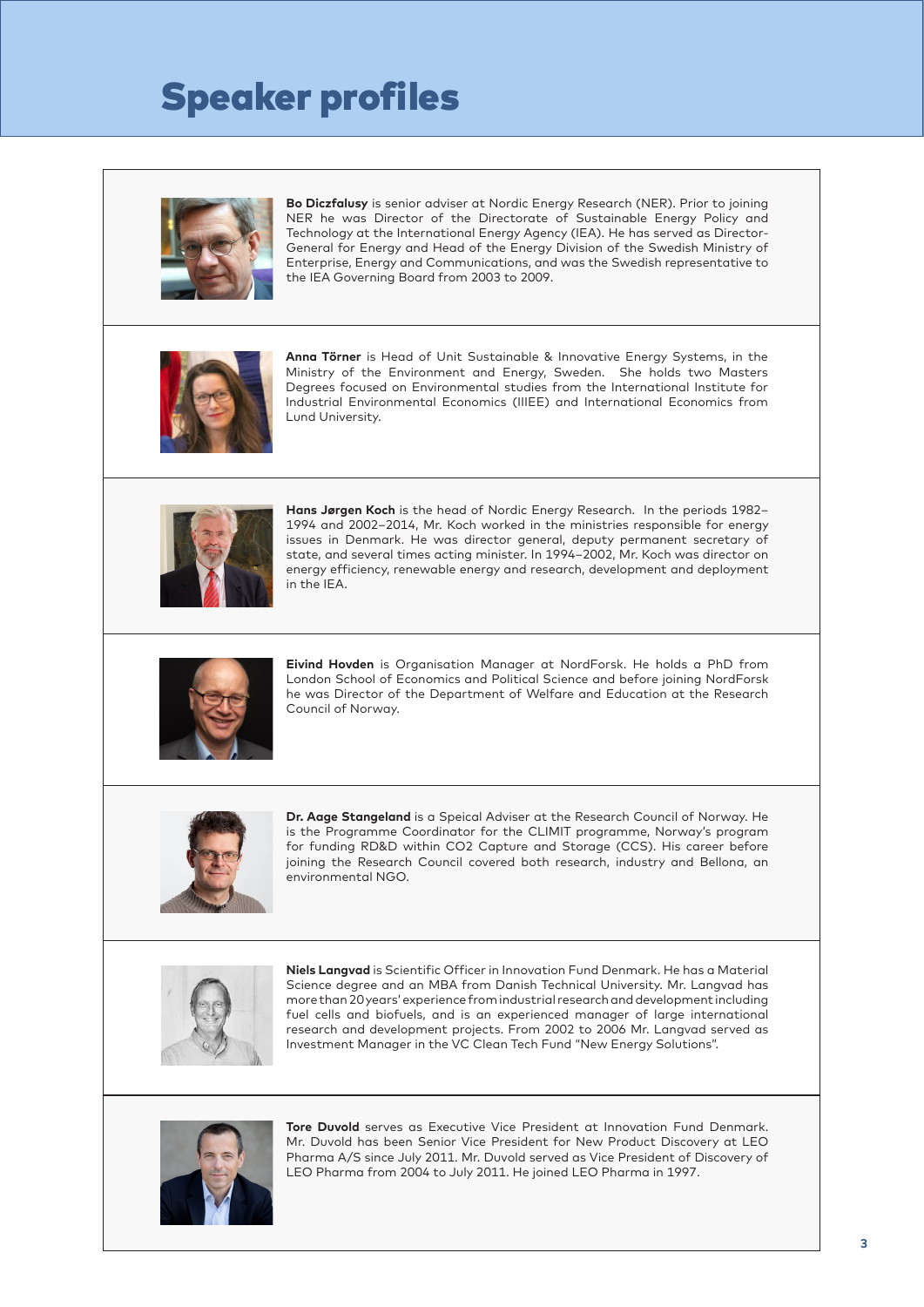## Speaker profiles



**Dr. Reko Leino** is a member of the board of the Academy of Finland, and Professor of Synthetic Organic Chemistry at Åbo Akademi.



**Ane Torvanger Brunvoll** is Speical Adviser (eResource Industries and the Environment) at the Research Council of Norway. She is Programme Coordinator for the ENERGIX programme, Norway's main funding instrument for clean energy R&D. Her career before joining the Research Council covered both the energy industry and Bellona, an environmental NGO.



**Tuula Mäkinen** is Vice President, Smart Energy and Transport Solutions at VTT, Finland. She has been active in energy and transport research within VTT since 2008. Among other things, Tuula Mäkinen has been Coordinator of BioRefine New Biomass Products 2007-2012 Programme of Tekes.



**Dr. Guðni A. Jóhannesson** is Director General for The Icelandic National Energy authority and affiliated professor at KTH Sweden. He received his Ph.D. at Lund University and was full professor at KTH, Stockholm.



**Dr. Rune Volla** is Director at The Research Council of Norway. He has had several managerial positions at Hafslund. Dr. Volla has been chairman of the board at Norwegian District Heating Association and board member of Euroheat & Power.



**Dr. Josephine Bahr Ljungdell** is Director of International affairs at Swedish Energy Agency. She holds a Ph.D. in chemistry and has been working at Swedish national Board of Housing, Building and Planning (Boverket) and National Board of Industrial Development (NUTEK).



**Dr. Saila Seppo** is Programme Manager at Academy of Finland. She has been head of strategic research at Kemira Pigments Oy and has a Ph.D. in chemistry from University of Eastern Finland.